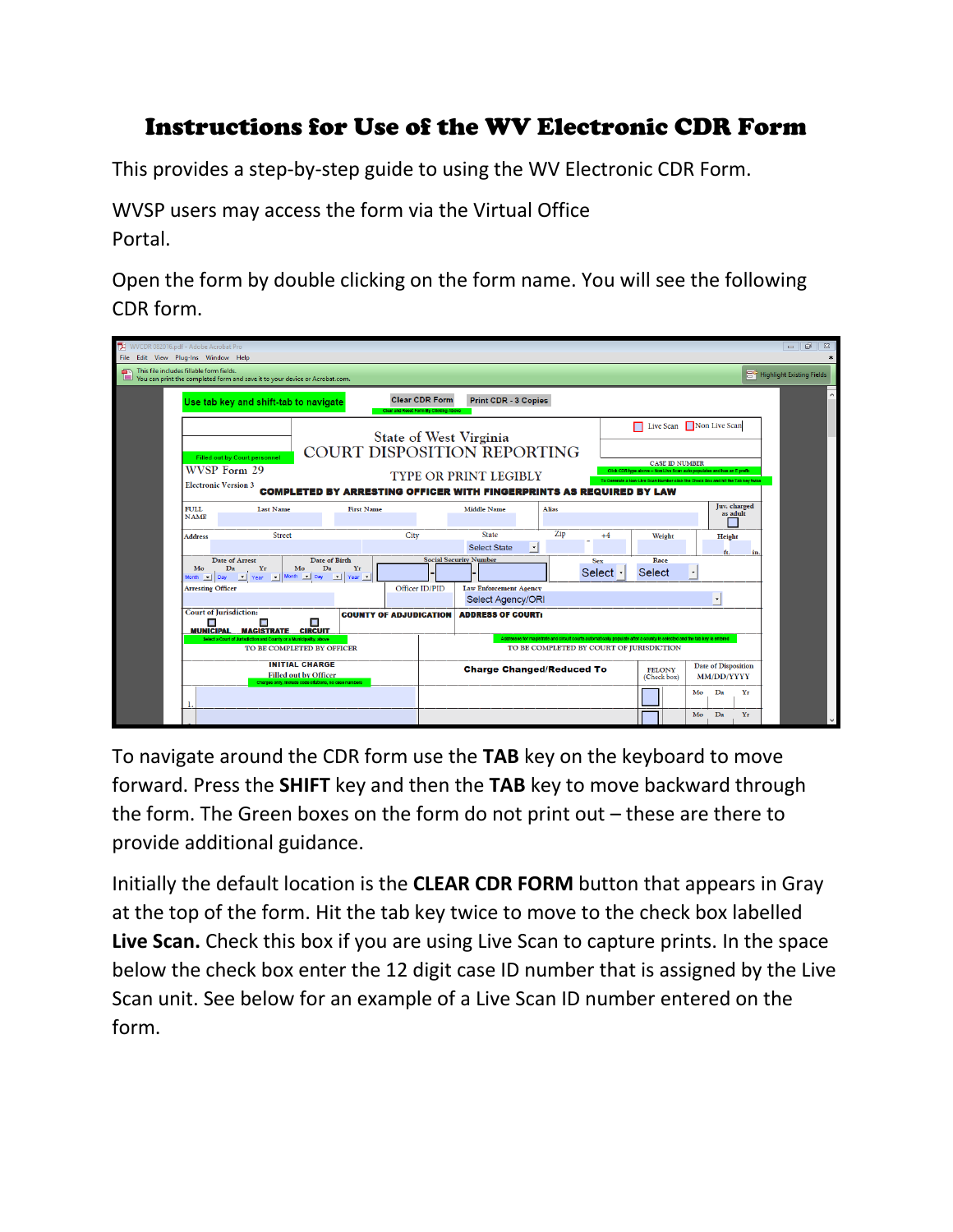| WVCDR 082016.pdf - Adobe Acrobat Pro<br>167<br>$\qquad \qquad \Box$<br>File Edit View Plug-Ins Window Help |                                                                                     |                                                                                                                                              |                                        |                                                                                                                                                                                                                                                                                                                                                                                                                  |                                                                            |                                                                              |                                                                                                                          |                |                                                                                 |                    | $\mathbb{Z}$             |                                     |
|------------------------------------------------------------------------------------------------------------|-------------------------------------------------------------------------------------|----------------------------------------------------------------------------------------------------------------------------------------------|----------------------------------------|------------------------------------------------------------------------------------------------------------------------------------------------------------------------------------------------------------------------------------------------------------------------------------------------------------------------------------------------------------------------------------------------------------------|----------------------------------------------------------------------------|------------------------------------------------------------------------------|--------------------------------------------------------------------------------------------------------------------------|----------------|---------------------------------------------------------------------------------|--------------------|--------------------------|-------------------------------------|
| This file includes fillable form fields.                                                                   |                                                                                     | This file includes fillable form fields.<br>$\Box$ You can print the completed form and save it to your device or Acrobat.com.               |                                        |                                                                                                                                                                                                                                                                                                                                                                                                                  |                                                                            |                                                                              |                                                                                                                          |                |                                                                                 |                    |                          | <b>BO</b> Highlight Existing Fields |
|                                                                                                            |                                                                                     | Use tab key and shift-tab to navigate                                                                                                        | Clear and Reset Form By Clicking Above | <b>Clear CDR Form</b>                                                                                                                                                                                                                                                                                                                                                                                            | Print CDR - 3 Copies                                                       |                                                                              |                                                                                                                          |                |                                                                                 |                    |                          |                                     |
|                                                                                                            | <b>Filled out by Court personnel</b><br>WVSP Form 29<br><b>Electronic Version 3</b> |                                                                                                                                              |                                        | I Live Scan Non Live Scan<br>State of West Virginia<br>809809809809<br><b>COURT DISPOSITION REPORTING</b><br><b>CASE ID NUMBER</b><br>Click CDR type above -- Non Live Scan auto populates and has an E prefix<br><b>TYPE OR PRINT LEGIBLY</b><br>To Generate a Non-Live Scan Number click the Check Box and hit the Tab key twice<br><b>COMPLETED BY ARRESTING OFFICER WITH FINGERPRINTS AS REQUIRED BY LAW</b> |                                                                            |                                                                              |                                                                                                                          |                |                                                                                 |                    |                          |                                     |
|                                                                                                            | <b>FULL</b><br><b>NAME</b>                                                          | <b>Last Name</b>                                                                                                                             | <b>First Name</b>                      |                                                                                                                                                                                                                                                                                                                                                                                                                  | <b>Middle Name</b>                                                         | <b>Alias</b>                                                                 |                                                                                                                          |                |                                                                                 |                    | Juv. charged<br>as adult |                                     |
|                                                                                                            | <b>Address</b>                                                                      | Street<br><b>Date of Arrest</b>                                                                                                              | City<br>Date of Birth                  |                                                                                                                                                                                                                                                                                                                                                                                                                  | <b>State</b><br><b>Select State</b><br>−∣<br><b>Social Security Number</b> | Zip                                                                          | $+4$<br><b>Sex</b>                                                                                                       | Weight<br>Race |                                                                                 | Height<br>ft.      | in                       |                                     |
|                                                                                                            | Mo<br><b>Arresting Officer</b>                                                      | Yr<br>Mo<br>Da<br>Da<br>Month   Day   Year   Month   Day   Year                                                                              | Yr<br>Officer ID/PID                   |                                                                                                                                                                                                                                                                                                                                                                                                                  | <b>Law Enforcement Agency</b><br>Select Agency/ORI                         |                                                                              | Select                                                                                                                   | Select         |                                                                                 | $\pmb{\mathrm{v}}$ |                          |                                     |
|                                                                                                            | Ξ<br><b>MUNICIPAL</b>                                                               | <b>Court of Jurisdiction:</b><br>п<br><b>MAGISTRATE CIRCUIT</b><br>Select a Court of Jurisdiction and County or a Municipality, above        | <b>COUNTY OF ADJUDICATION</b>          |                                                                                                                                                                                                                                                                                                                                                                                                                  | <b>ADDRESS OF COURT:</b>                                                   |                                                                              | Addresses for magistrate and circuit courts automatically populate after a county is selected and the tab key is entered |                |                                                                                 |                    |                          |                                     |
|                                                                                                            |                                                                                     | TO BE COMPLETED BY OFFICER<br><b>INITIAL CHARGE</b><br><b>Filled out by Officer</b><br>Charges only, include code citations, no case numbers |                                        |                                                                                                                                                                                                                                                                                                                                                                                                                  |                                                                            | TO BE COMPLETED BY COURT OF JURISDICTION<br><b>Charge Changed/Reduced To</b> |                                                                                                                          |                | <b>Date of Disposition</b><br><b>FELONY</b><br><b>MM/DD/YYYY</b><br>(Check box) |                    |                          |                                     |
|                                                                                                            |                                                                                     |                                                                                                                                              |                                        |                                                                                                                                                                                                                                                                                                                                                                                                                  |                                                                            |                                                                              |                                                                                                                          |                | Mo<br>Mo                                                                        | Da<br>Da           | Yr<br>Yr                 |                                     |

If you are rolling prints manually, click on the Non Live Scan checkbox. Hit your tab key twice after selecting the checkbox. The form will generate a unique case ID number with an E prefix. This is the case number assigned to this disposition. See below for an example of a Non Live Scan case number.

| WVCDR 082016.pdf - Adobe Acrobat Pro     |                                                                                                                                                                                                                                                                                                                                                                                                                                                                                                                 |                                                                              |                            |                               |                                                                                                              |                                                    |              |                                                                                                                                                                      |                       |            |               |                          | $\overline{\phantom{a}}$<br>$\mathbb{Z}$ |
|------------------------------------------|-----------------------------------------------------------------------------------------------------------------------------------------------------------------------------------------------------------------------------------------------------------------------------------------------------------------------------------------------------------------------------------------------------------------------------------------------------------------------------------------------------------------|------------------------------------------------------------------------------|----------------------------|-------------------------------|--------------------------------------------------------------------------------------------------------------|----------------------------------------------------|--------------|----------------------------------------------------------------------------------------------------------------------------------------------------------------------|-----------------------|------------|---------------|--------------------------|------------------------------------------|
| File Edit View Plug-Ins Window Help      |                                                                                                                                                                                                                                                                                                                                                                                                                                                                                                                 |                                                                              |                            |                               |                                                                                                              |                                                    |              |                                                                                                                                                                      |                       |            |               |                          |                                          |
| This file includes fillable form fields. |                                                                                                                                                                                                                                                                                                                                                                                                                                                                                                                 | Vou can print the completed form and save it to your device or Acrobat.com.  |                            |                               |                                                                                                              |                                                    |              |                                                                                                                                                                      |                       |            |               |                          | <b>BO</b> Highlight Existing Fields      |
|                                          | <b>Clear CDR Form</b><br><b>Print CDR - 3 Copies</b><br>Use tab key and shift-tab to navigate<br>Clear and Reset Form By Clicking Above                                                                                                                                                                                                                                                                                                                                                                         |                                                                              |                            |                               |                                                                                                              |                                                    |              |                                                                                                                                                                      |                       |            |               |                          |                                          |
|                                          | Live Scan 7 Non Live Scan<br>State of West Virginia<br>E-47171702904<br><b>COURT DISPOSITION REPORTING</b><br><b>Filled out by Court personnel</b><br><b>CASE ID NUMBER</b><br><b>WVSP Form 29</b><br>Click CDR type above -- Non Live Scan auto populates and has an E pretty<br><b>TYPE OR PRINT LEGIBLY</b><br>To Generate a Non-Live Scan Number click the Check Box and hit the Tab key twice<br><b>Electronic Version 3</b><br><b>COMPLETED BY ARRESTING OFFICER WITH FINGERPRINTS AS REQUIRED BY LAW</b> |                                                                              |                            |                               |                                                                                                              |                                                    |              |                                                                                                                                                                      |                       |            |               |                          |                                          |
|                                          | <b>FULL</b><br><b>NAME</b>                                                                                                                                                                                                                                                                                                                                                                                                                                                                                      | <b>Last Name</b>                                                             |                            | <b>First Name</b>             |                                                                                                              | <b>Middle Name</b>                                 | <b>Alias</b> |                                                                                                                                                                      |                       |            |               | Juv. charged<br>as adult |                                          |
|                                          | <b>Address</b>                                                                                                                                                                                                                                                                                                                                                                                                                                                                                                  | <b>Street</b>                                                                |                            |                               | City                                                                                                         | <b>State</b><br><b>Select State</b><br>H           | Zip          | $+4$                                                                                                                                                                 |                       | Weight     | Height<br>ft. | in                       |                                          |
|                                          | Mo                                                                                                                                                                                                                                                                                                                                                                                                                                                                                                              | <b>Date of Arrest</b><br>Yr<br>Da<br>Month   Day   Year   Month   Day   Year | Date of Birth<br>Mo<br>Da  | Yr                            |                                                                                                              | <b>Social Security Number</b>                      |              | <b>Sex</b><br>Select                                                                                                                                                 | Race<br><b>Select</b> | $\check{}$ |               |                          |                                          |
|                                          | <b>Arresting Officer</b>                                                                                                                                                                                                                                                                                                                                                                                                                                                                                        |                                                                              |                            |                               | Officer ID/PID                                                                                               | <b>Law Enforcement Agency</b><br>Select Agency/ORI |              |                                                                                                                                                                      |                       |            | $\star$       |                          |                                          |
|                                          | П<br><b>MUNICIPAL</b>                                                                                                                                                                                                                                                                                                                                                                                                                                                                                           | <b>Court of Jurisdiction:</b><br>п<br><b>MAGISTRATE CIRCUIT</b>              |                            | <b>COUNTY OF ADJUDICATION</b> |                                                                                                              | <b>ADDRESS OF COURT:</b>                           |              |                                                                                                                                                                      |                       |            |               |                          |                                          |
|                                          |                                                                                                                                                                                                                                                                                                                                                                                                                                                                                                                 | Select a Court of Jurisdiction and County or a Municipality, above           | TO BE COMPLETED BY OFFICER |                               |                                                                                                              |                                                    |              | Addresses for magistrate and circuit courts automatically populate after a county is selected and the tab key is entered<br>TO BE COMPLETED BY COURT OF JURISDICTION |                       |            |               |                          |                                          |
|                                          | <b>INITIAL CHARGE</b><br><b>Filled out by Officer</b><br>Charges only, include code citations, no case numbers                                                                                                                                                                                                                                                                                                                                                                                                  |                                                                              |                            |                               | <b>Date of Disposition</b><br><b>Charge Changed/Reduced To</b><br><b>FELONY</b><br>MM/DD/YYYY<br>(Check box) |                                                    |              |                                                                                                                                                                      |                       |            |               |                          |                                          |
|                                          |                                                                                                                                                                                                                                                                                                                                                                                                                                                                                                                 |                                                                              |                            |                               |                                                                                                              |                                                    |              |                                                                                                                                                                      |                       | Mo         | Da            | Yr                       |                                          |
|                                          |                                                                                                                                                                                                                                                                                                                                                                                                                                                                                                                 |                                                                              |                            |                               |                                                                                                              |                                                    |              |                                                                                                                                                                      |                       | Mo         | Da            | Yr                       |                                          |

Once the case ID is assigned use the TAB key to navigate to the Full Name, Alias and Address sections. Click on the Juvenile charged as adult checkbox if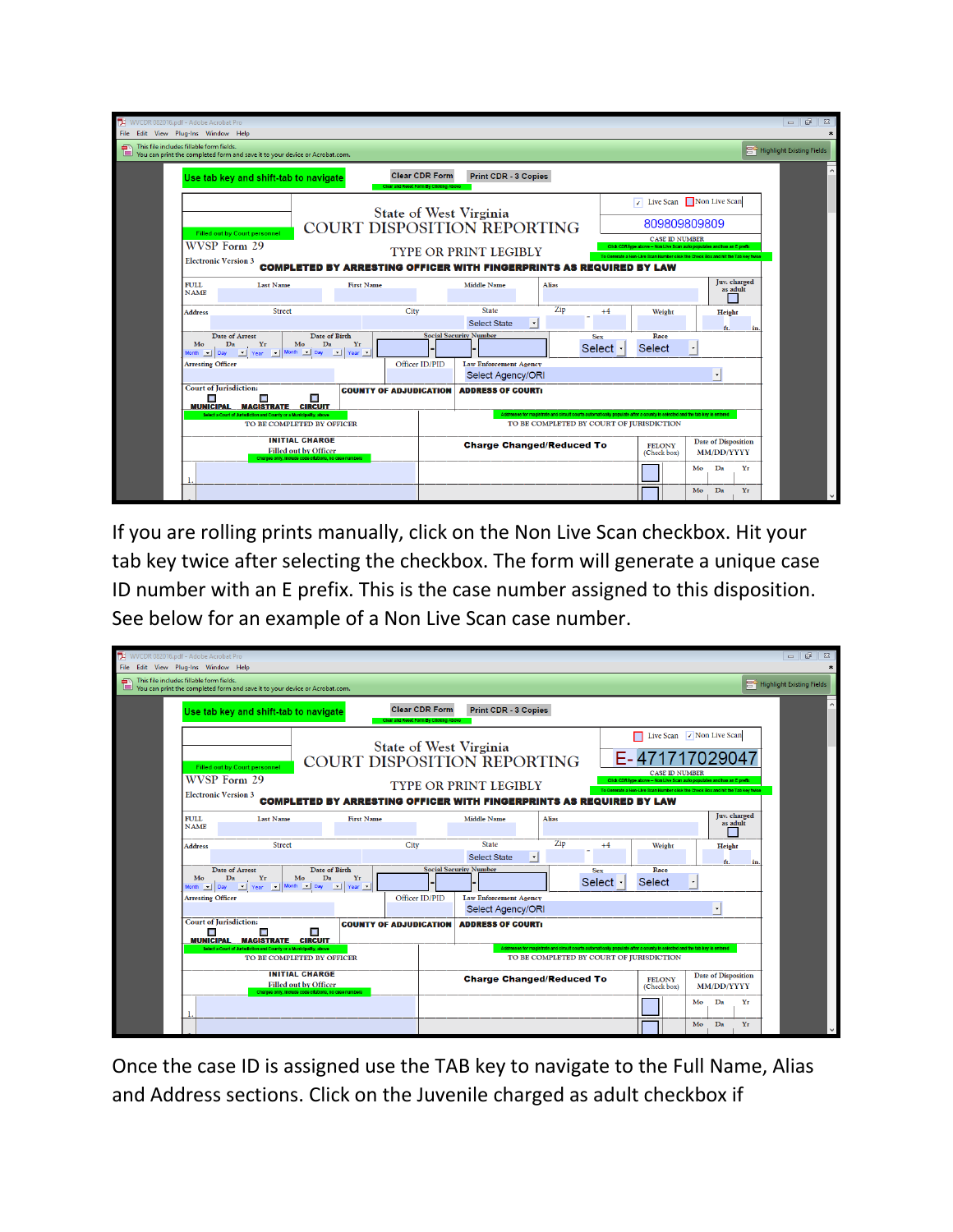applicable. You may also enter the 5 digit zip code and the 4 digit extension if applicable. Weight is expressed in pounds. Enter height in two fields  $-1<sup>st</sup>$  is feet, second is inches.

Date of arrest and date of birth may be selected by using the drop down boxes that appear in each of these fields. SSN is entered in 3 fields. Use the drop down boxes to assign sex and race information. Insert your name and local PID number in the appropriate boxes. The ORI number is tied to your agency. Select the appropriate agency from the drop down list by typing the first letter of the agency name – next scroll down the list to find the exact match.

Next, select the court of jurisdiction to which this disposition applies and the appropriate county. If you select the Municipal or Circuit jurisdiction checkboxes, please provide the address of the appropriate court. If you select Magistrate court and the county, the address will be automatically filled in after you enter the TAB key.



Next you may enter the initial charges in the space provided. Please include a description of the charge and the code section to which the charge applies. If you have more than 8 charges you may continue entering charge information on page 2 – all case information is transferred to page 2.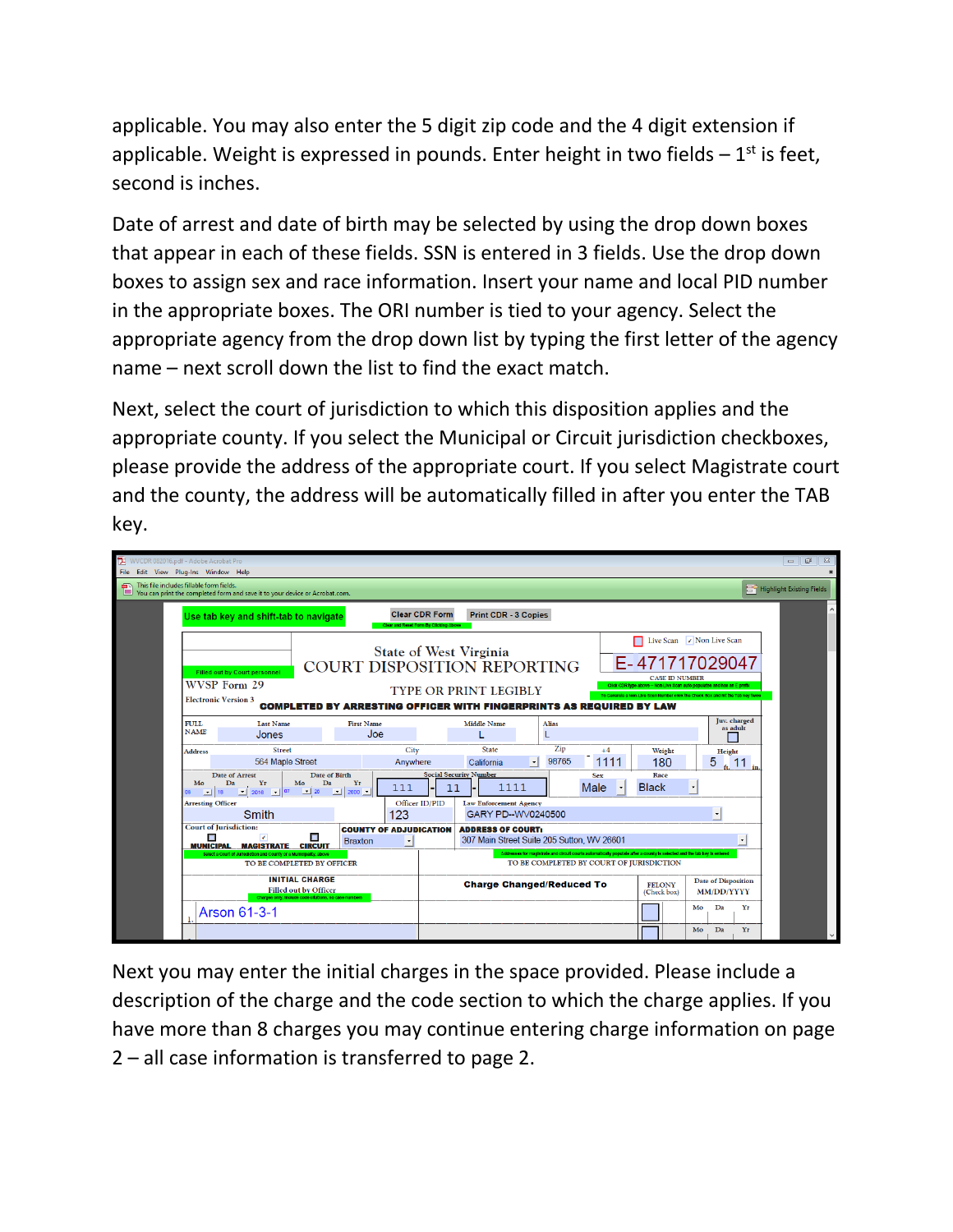Here is a screenshot of page 2 of the CDR with charge descriptions entered. Notice that the CDR captures the page number and the Case ID number on every page.

| WVCDR 082016.pdf - Adobe Acrobat Pro<br>$\Box$<br>File Edit View Plug-Ins Window Help                                        |                                                                                                                                                                                                                                                                                                                      |                                                                   |                                            |                                                                                                                     |                |                                                                        |              |                           |                      |               | 6月<br>$\Sigma$       |                          |                                     |
|------------------------------------------------------------------------------------------------------------------------------|----------------------------------------------------------------------------------------------------------------------------------------------------------------------------------------------------------------------------------------------------------------------------------------------------------------------|-------------------------------------------------------------------|--------------------------------------------|---------------------------------------------------------------------------------------------------------------------|----------------|------------------------------------------------------------------------|--------------|---------------------------|----------------------|---------------|----------------------|--------------------------|-------------------------------------|
| This file includes fillable form fields.<br>e<br>You can print the completed form and save it to your device or Acrobat.com. |                                                                                                                                                                                                                                                                                                                      |                                                                   |                                            |                                                                                                                     |                |                                                                        |              |                           |                      |               |                      |                          | <b>Bo</b> Highlight Existing Fields |
|                                                                                                                              | Page 2 - E-471717029047<br>Use tab key and shift-tab to navigate                                                                                                                                                                                                                                                     |                                                                   |                                            |                                                                                                                     |                |                                                                        |              |                           |                      |               |                      |                          |                                     |
|                                                                                                                              | Live Scan Non Live Scan<br>State of West Virginia<br>E-471717029047<br>COURT DISPOSITION REPORTING<br><b>Court Case Number</b><br><b>CASE ID NUMBER</b><br>WVSP Form 29<br><b>TYPE OR PRINT LEGIBLY</b><br><b>Electronic Version 3</b><br><b>COMPLETED BY ARRESTING OFFICER WITH FINGERPRINTS AS REQUIRED BY LAW</b> |                                                                   |                                            |                                                                                                                     |                |                                                                        |              |                           |                      |               |                      |                          |                                     |
|                                                                                                                              | <b>FULL</b><br><b>NAME</b>                                                                                                                                                                                                                                                                                           | <b>Last Name</b><br>Jones                                         |                                            | <b>First Name</b><br>Joe                                                                                            |                | <b>Middle Name</b>                                                     | <b>Alias</b> |                           |                      |               |                      | Juv. charged<br>as adult |                                     |
|                                                                                                                              | <b>Address</b>                                                                                                                                                                                                                                                                                                       | <b>Street</b><br>564 Maple Street                                 |                                            | City<br>Anywhere                                                                                                    |                | <b>State</b><br>$\cdot$<br>California                                  | Zip<br>98765 | $+4$<br>1111              |                      | Weight<br>180 | Height<br>5          | 11                       |                                     |
|                                                                                                                              | Mo<br>$\frac{1}{2}$ 18                                                                                                                                                                                                                                                                                               | <b>Date of Arrest</b><br>Yr<br>Mo<br>Da<br>$-$ 2016 $-$ 07 $-$ 26 | <b>Date of Birth</b><br>Da<br>$-$ 2000 $-$ | Yr<br>111                                                                                                           | 11             | <b>Social Security Number</b><br>1111                                  |              | <b>Sex</b><br><b>Male</b> | Race<br><b>Black</b> |               |                      |                          |                                     |
|                                                                                                                              | <b>Arresting Officer</b>                                                                                                                                                                                                                                                                                             | Smith                                                             |                                            | 123                                                                                                                 | Officer ID/PID | <b>Law Enforcement Agency</b><br>GARY PD--WV0240500                    |              |                           |                      |               | $\check{}$           |                          |                                     |
|                                                                                                                              | <b>Court of Jurisdiction:</b><br><b>COUNTY OF ADJUDICATION</b><br>п<br>п<br>Π<br><b>Braxton</b><br><b>MUNICIPAL</b><br><b>MAGISTRATE</b><br><b>CIRCUIT</b><br>TO BE COMPLETED BY OFFICER                                                                                                                             |                                                                   |                                            |                                                                                                                     | ⊡              | <b>ADDRESS OF COURT:</b><br>307 Main Street Suite 205 Sutton, WV 26601 |              |                           |                      |               | $\pmb{\cdot}$        |                          |                                     |
|                                                                                                                              |                                                                                                                                                                                                                                                                                                                      |                                                                   |                                            | TO BE COMPLETED BY COURT OF JURISDICTION                                                                            |                |                                                                        |              |                           |                      |               |                      |                          |                                     |
|                                                                                                                              | <b>INITIAL CHARGE</b><br><b>Filled out by Officer</b>                                                                                                                                                                                                                                                                |                                                                   |                                            | <b>Date of Disposition</b><br><b>Charge Changed/Reduced To</b><br><b>FELONY</b><br><b>MM/DD/YYYY</b><br>(Check box) |                |                                                                        |              |                           |                      |               |                      |                          |                                     |
|                                                                                                                              | 9.                                                                                                                                                                                                                                                                                                                   |                                                                   |                                            |                                                                                                                     |                |                                                                        |              |                           |                      |               | Da<br>Mo<br>Mo<br>Da | Yг<br>Yr                 |                                     |
|                                                                                                                              |                                                                                                                                                                                                                                                                                                                      |                                                                   |                                            |                                                                                                                     |                |                                                                        |              |                           |                      |               |                      |                          |                                     |

When you have completed your CDR, return to page 1 and click on the **PRINT CDR – 3 copies** button. Select 3 copies in the control panel as illustrated below.

| WVCDR 061616.pdf (SECURED) - Adobe Acrobat Reader DC                            |                                                                                                                                          |                                                                                                                                                                                                 | $\Box$<br>$\times$                                                                                                          |
|---------------------------------------------------------------------------------|------------------------------------------------------------------------------------------------------------------------------------------|-------------------------------------------------------------------------------------------------------------------------------------------------------------------------------------------------|-----------------------------------------------------------------------------------------------------------------------------|
| Eile Edit View Plug-Ins Window Help                                             | Print                                                                                                                                    | $\times$                                                                                                                                                                                        |                                                                                                                             |
| <b>Tools</b><br>WVCDR 061616.pd<br>Home                                         | Adobe PDF<br>Properties<br>Printer:<br>$\checkmark$                                                                                      | $HeIp$ $@$<br>Advanced                                                                                                                                                                          | $\boxed{\times}$<br>$\odot$<br>Sign In                                                                                      |
| ⊜<br>$\Omega$<br>圕<br>$\boxtimes$<br>क़<br>➀<br>$\circledcirc$                  | - Collate<br> 3 <br>Copies:<br>Save ink/toner                                                                                            | Print in grayscale (black and white)<br>$\odot$                                                                                                                                                 | $\wedge$                                                                                                                    |
| Use tal<br>₽<br>₫<br>O)<br>Filler<br><b>WVS</b><br>Electron                     | <b>Pages to Print</b><br>$^{\circ}$ All<br>○ Current page<br>$O$ Pages $1 - 3$<br>▶ More Options<br>Page Sizing & Handling<br>$\odot$    | <b>Comments &amp; Forms</b><br><b>Document and Markups</b><br>$\checkmark$<br><b>Summarize Comments</b><br>Scale: 100%<br>8.5 x 11 Inches                                                       | <b>Live Scan</b><br>50303<br>and has an E prefil                                                                            |
| <b>FULL</b><br><b>NAME</b><br><b>Address</b><br>Mo<br>0 6 1<br><b>Arresting</b> | Size<br>Multiple<br><b>Booklet</b><br>Poster<br>$\bigcirc$ Fit<br>○ Actual size<br>Shrink oversized pages<br>100<br>○ Custom Scale:<br>% | <b>Distribution</b><br>San of Was United<br>Exterior Reproduced<br>35.0214<br>work on expectation.<br>E<br>W<br>$rac{1}{2}$<br>血苗<br>Perfection<br>Anciot<br>العلمات<br><b>Jane</b><br>▫<br>σ   | Juv. charged<br>as adult<br>$\checkmark$<br>Height<br>$f_{\text{ft}}$ , 10 $f_{\text{in}}$<br>5.<br>$\overline{\mathbf{A}}$ |
| <b>Court of</b><br>п<br><b>MUNIC</b>                                            | Choose paper source by PDF page size<br>Orientation:<br>Auto portrait/landscape<br>$O$ Portrait<br>$O$ Landscape                         | п<br>Я<br>IFCOURTACTION IS TO MND OFFIDER TO A HIGHER COURT THEN THE CDR FORM SHALL BE FORWARDED TO THE HIGHER<br>COURT FOR FURTHERACTION.<br>┉<br>the company's process and success processing | ×<br>of Disposition<br>/DD/YYYY<br>Da<br>Yr                                                                                 |
| $\mathcal{L}$<br>3<br>4.                                                        | Page Setup                                                                                                                               | $\prec$<br>$\rightarrow$<br>Page 1 of 3<br><b>Print</b><br>Cancel                                                                                                                               | Da<br>Yr<br>Da<br>Yr<br>Da<br>Yr<br>Mo Da<br>Yr                                                                             |
| Ŧ<br>Search the web and Windows                                                 | е<br>Ĥ<br>田<br>Ð<br>$\Box$<br><b>IQ</b><br>n.                                                                                            | 齊<br>w                                                                                                                                                                                          | 3:52 PM<br>$\land$ ( $\oplus$ )<br>6/22/2016                                                                                |